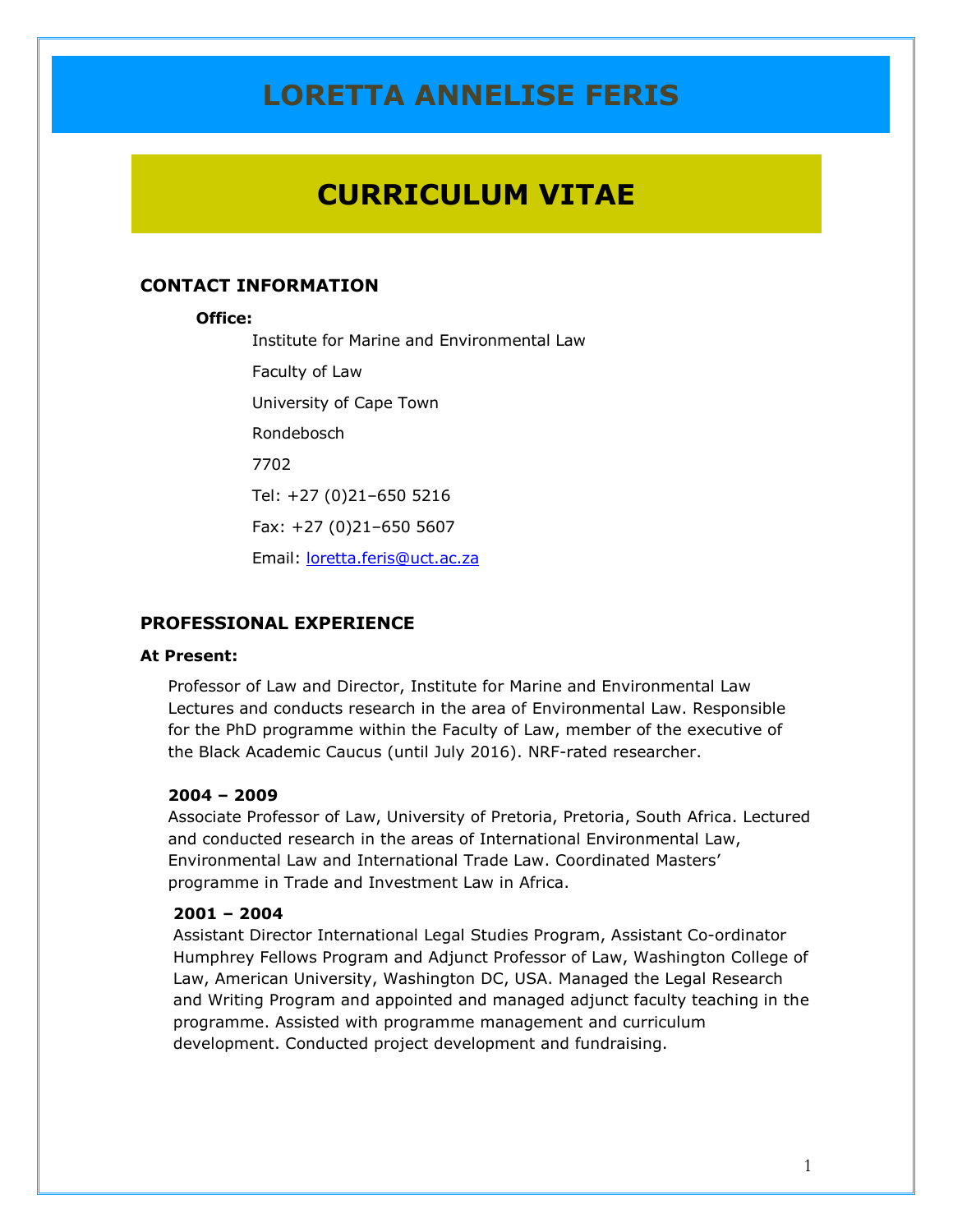## **CURRICULUM VITAE**

Lectured and conducted research in the areas of International Trade and Development, Intellectual Property Rights and the Environment, Trade and Environment, Global Environmental Governance and Legal Research and Writing.

#### **2000**

International Legal Studies Fellow at Washington College of Law, American University, Washington DC, USA

Lectured in the areas of International Trade and Development, Intellectual Property Rights and the Environment, Trade and Environment and Global Environmental Governance.

## **1996 – 1999**

Lecturer, Department of Public Law, University of Stellenbosch, Stellenbosch, South Africa

Lectured in Constitutional Law, Comparative Human Rights Law, Gender and the Law, Criminal Law, Jurisprudence and Public Interest Law.

### **1996 – 1997**

Part-time lecturer, University of the Western Cape, Cape Town, South Africa

Lectured in Constitutional Law.

### **June to December 1995**

Intern, Lawyers' Committee for Civil Rights under the Law, Washington, DC USA

Worked on class actions in Housing Law and Environmental Justice.

#### **1993–1997**

Co-ordinator of Street Law, University of Stellenbosch, Stellenbosch, South **Africa** 

Managed a law-related education, human rights and democracy training programme. Designed and co-ordinated training workshops.

### **1991–1992**

Candidate Attorney, Jan S de Villiers & Son, Cape Town, South Africa

Practised Civil Litigation, Criminal Litigation and Property Law.

### **QUALIFICATIONS**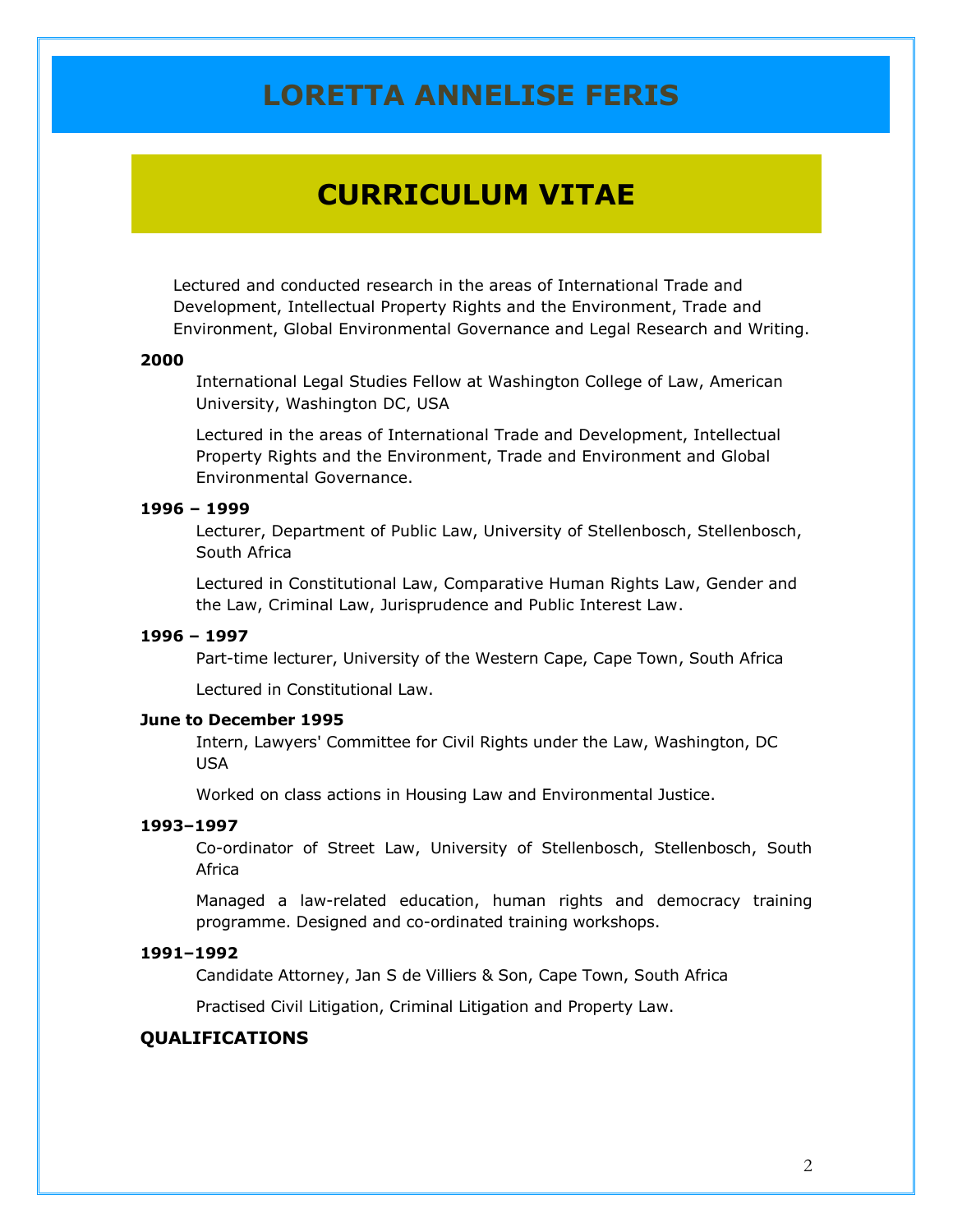# **CURRICULUM VITAE**

#### **LLD**

University of Stellenbosch, South Africa, 2002: title: *The Conceptualisation of Environmental Justice in the Context of the South African Constitution.*

### **LLM**

Georgetown University Law Centre, USA, 1995

### **LLB**

University of Stellenbosch, South Africa, 1990

#### **BA Law**

University of Stellenbosch, South Africa, 1988

Admitted attorney of the Cape High Court, since 1992.

#### **Other**

Diploma in Alternative Dispute Resolution AFSA, 2008

## **LANGUAGES**

#### **English**

fluent

### **Afrikaans**

fluent

## **PUBLICATIONS**

#### Peer Reviewed Publications

- "Constitutional Environmental Rights Relevant to Local Government" in Du Plessis (ed) *Environmental Law and Local Governance* (2015).
- "Section 59" *Commentary on the Consumer Protection Act* (2015) Naude & Eiselen (Eds).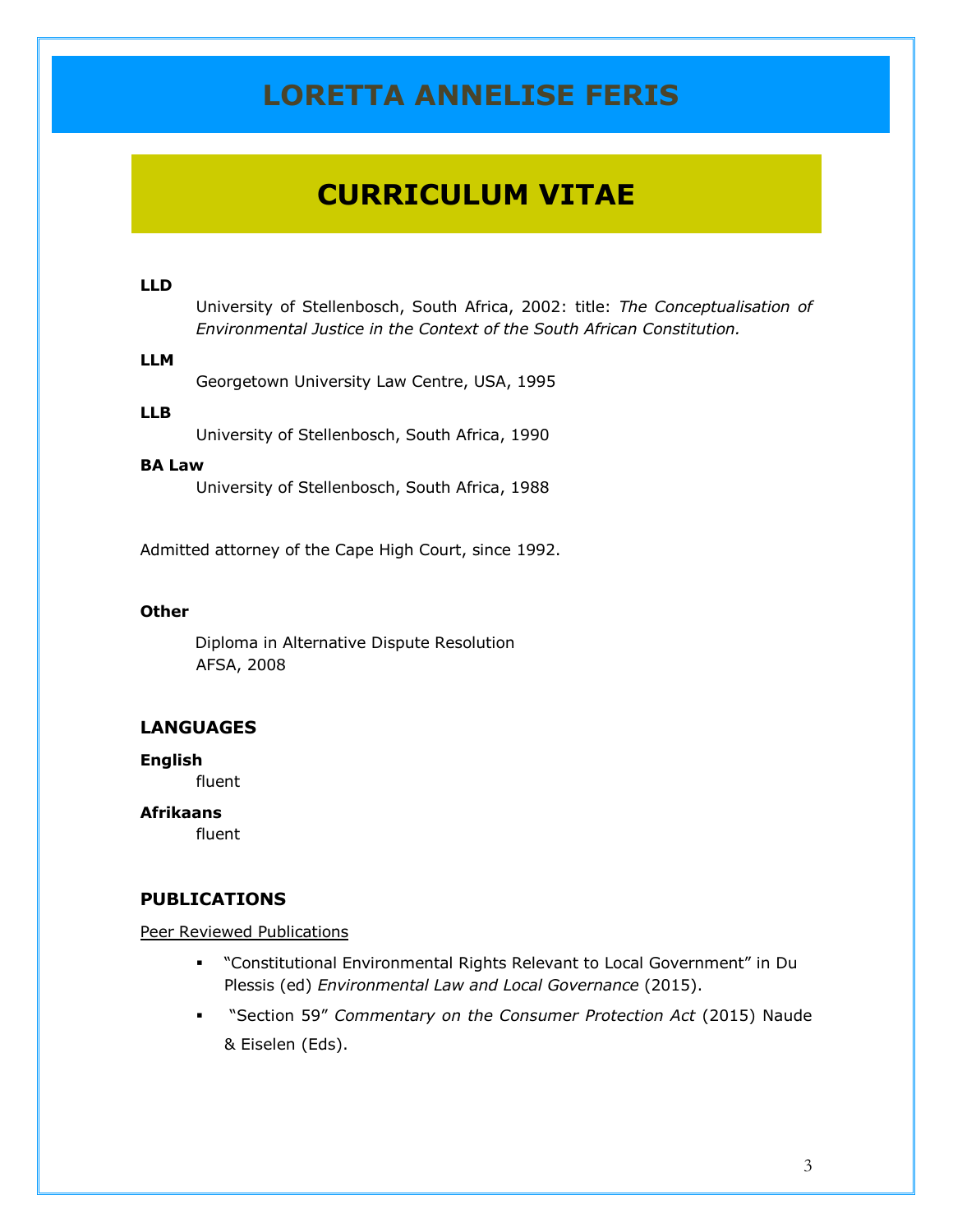- "The Regulation of Acid Mine Drainage in South Africa: Law and Governance Perspectives" *Potchefstroom Electronic Law Journal* (2014, online), Vol 17(5), 2105-2163. Co-authored with Kotze.
- *Water and the Law: Towards Sustainability* (2014) edited volume, coedited with Kidd, Murombo and Iza.
- "The Human Right to Sanitation: A Critique on the Absence of Environmental Considerations" *Review of European, Comparative and International Law* (2014, online) 1-11.
- "The Right to Sanitation: Time to Delink from the Right to Water." *Human Rights Quarterly* 36.3 (2014): 607-629. Co-authored with Ellis.
- "[A Customary Right to Fish when Fish are Sparse: Managing Conflicting](http://www.nwu.ac.za/sites/www.nwu.ac.za/files/files/p-per/issuepages/2013volume16no5/2013%2816%295FerisART%5B1%5D.pdf)  [Claims between Customary Rights and Environmental Rights](http://www.nwu.ac.za/sites/www.nwu.ac.za/files/files/p-per/issuepages/2013volume16no5/2013%2816%295FerisART%5B1%5D.pdf)" *Potchefstroom Electronic Law Journal* (2013, online), Vol 16(5), 555-614.
- "Land Pollution" in Glazewski, *Environmental Law in South Africa* (2013). Co-authored with Du Toit.
- "Equality Finding Space in the Environmental Discourse" *Oñati Socio-. Legal Series* [2013, online], Vol 3 (5), 877-892.
- "Environment and Human Rights: The Right to Water in South Africa and Scotland" in Reid & Visser (Eds) *Private Law and Human Rights: Bringing Rights Home in Scotland and South Africa* (2013). Co-authored with Gibson.
- "The Public Trust Doctrine and Liability for Historic Water Pollution in South Africa" LEAD Vol 8(1) 2012.
- "Towards Harmony between African Traditional Religion and Environmental Law" in Bennet (Ed) *Traditional African Religions in South African Law* 2011 pp200 – 222. Co-authored with Moitui.
- "Multilateral Trade Policies and Measures in Post-Kyoto Structures" in Draper & Mbirimi (Eds) *Climate Change and Trade* 2010 pp 96 – 123.
- "The Role of Good Environmental Governance in the Sustainable Development of South Africa" *Potchefstroom Electronic Law Journal* (13) 1 2010.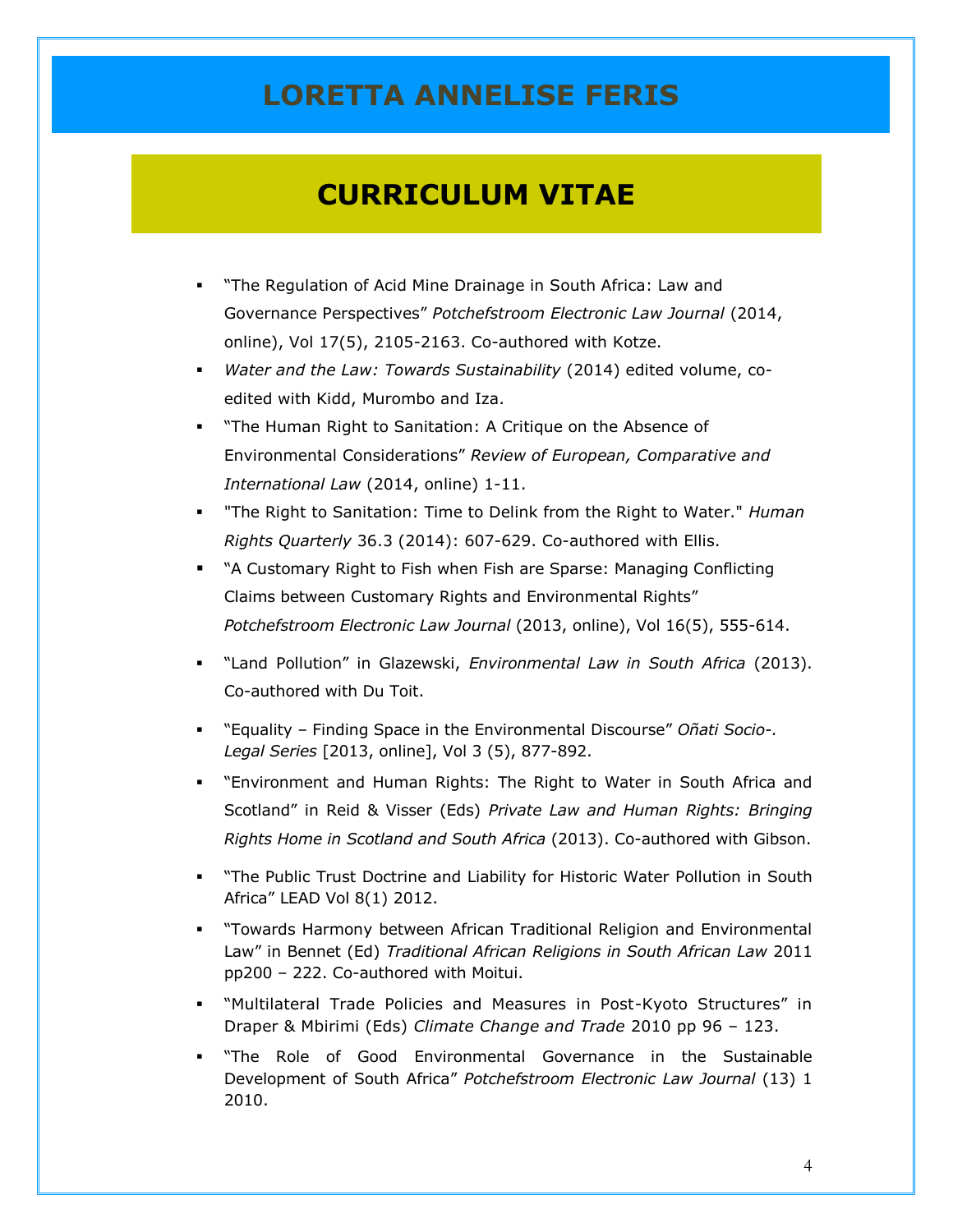- "Trustees for the Time Being of the Biowatch Trust v Registrar Genetic Resources and Others: Access to Information, Costs Awards and the Future of Public Interest Environmental Litigation in South Africa" *RECIEL* 18(3) 2009 pp 338-346. Co-authored with Kotze.
- "Trade and Environment" in *Environmental Management in South Africa* Strydom & King (Eds) (2009) pp 269 – 293.
- "Human Rights and Locus Standi" in *Compliance and Enforcement in Environmental Law* Patterson and Kotze (Eds) (2009) pp 129 – 151.
- "A Rebellious Step in the Right Direction? A Note on the Dissenting Judgement of Sachs J in *Fuel Retailers Association of Southern Africa v Director-General Environmental Management, Department of Agriculture, Conservation and Environment, Mpumalanga Province*" *SAJELP* 15(1) (2008) pp 157 - 168*.* (Appeared December 2009) Co-authored with Du Plessis.
- "Sustainable Development in Practice: *Fuel Retailers Association of Southern Africa v Director-General Environmental Management, Department of Agriculture, Conservation and Environment, Mpumalanga Province*" 1 *Constitutional Court Review* (2008).
- The Socio-economic Nature of Section 24(b) of the Constitution Some Thoughts on *HTF Developers (Pty) Ltd v Minister of Environmental Affairs and Tourism* 2006 5 SA 512 (T) Vol 23 (1) *SA Public Law* (2008).
- Constitutional Environmental Rights: An Under-utilised Resource" *South African Journal on Human Rights* Vol 24(1) (2008)
- "Who is to Blame? Liability and Redress Related to GMOs" in Jeffery, Firestone and Bubna-Litic (eds) *Biodiversity, Conservation, Law and Livelihoods: Bridging the North-South Divide* (2008).
- "The EC Biotech case and its Implications for Measures Affecting Genetically Modified Organisms" *Stellenbosch Law Review* Vol 18 (1) (2007).
- "The Protection of Biodiversity-related Trade Knowledge" *International Environmental Law-making and Diplomacy Review 2006* (published 2007) University of Joensuu - UNEP Course Series 5, 2006.
- "The Implications of the WTO's EC-Biotech Case for SADC countries" in *GMOS, Trade and Food Security in SADC* Draper and Khumalo (Eds) SAIIA (2007).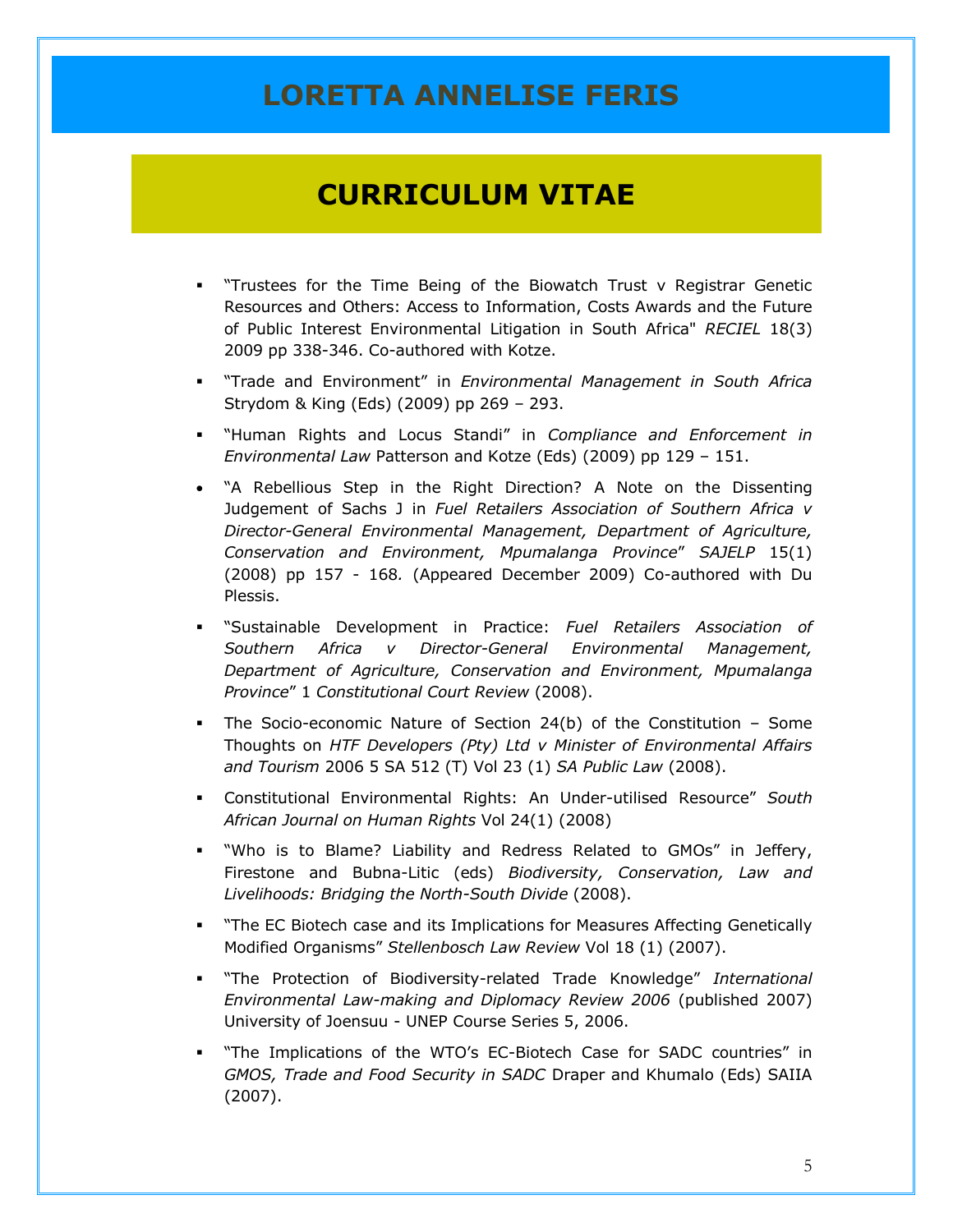## **CURRICULUM VITAE**

- "Compliance Notices, a New Tool in Enforcement". *PER* Vol 3 (2006)
- "Risk Management and Liability for Environmental Harm caused by GMOs the South African Regulatory Framework" *PER* Vol 1 (2006).
- "Environment" (update) in *The Bill of Rights Handbook* De Waal, Currie & Erasmus, Juta (2005).
- "A Positive Agenda for Africa in Trade Facilitation Negotiations" *ILEAP Negotiation Brief* No 8 (2005). Co-authored with Gitonga.
- "Environmental Rights" in *Socio-Economic Rights in South Africa: Analysis and Documents* Christof Heyns and Danie Brand (Eds) Protea Boekhuis, Pretoria (2005). Co-authored with Tladi.
- "A Legal Framework for the Protection of Biodiversity Related Traditional Knowledge" *SAJELP* Vol 11 (2004) Appeared 2005.
- "Protecting Traditional Knowledge in Africa Considering African Approaches" – *African Human Rights Journal* Vol 4 (2) 2004.
- "The Right to Access to Reproductive Health Care in the South African Constitution – A Real Victory for Women?" in *Engendering Human Rights: Cultural and Socio-economic Realities in Africa*, Obioma Nnaemeka and Joy Ezeilo (Eds) St Martin's Press, New York (2004).
- "The Asbestos Crisis The Need for Strict Liability for Environmental Damage" (1999) *Acta Juridica* 287 – 302
- "The Asbestos Crisis The Need for Strict Liability for Environmental Damage" *Environmental Justice and the Legal Process* Jan Glazewski and Graham Bradfield (Eds) Juta and Co Ltd Cape Town (1999).
- "Turn-on or Turn off Pornography in the Context of the Constitution" (1998) *Stellenbosch Law Review* Vol 9 No 1 54 – 74. Co-authored with Bonthuys.

#### Book Reviews:

- *Human Rights and Environmental Sustainability* by Kerri Woods (2013), *Journal of Human Rights and* Environment Vol 4 192 pp.
- *Environmental Law* by Michael Kidd (2009) *Stellenbosch Law Review* Vol 20  $363 - 364.$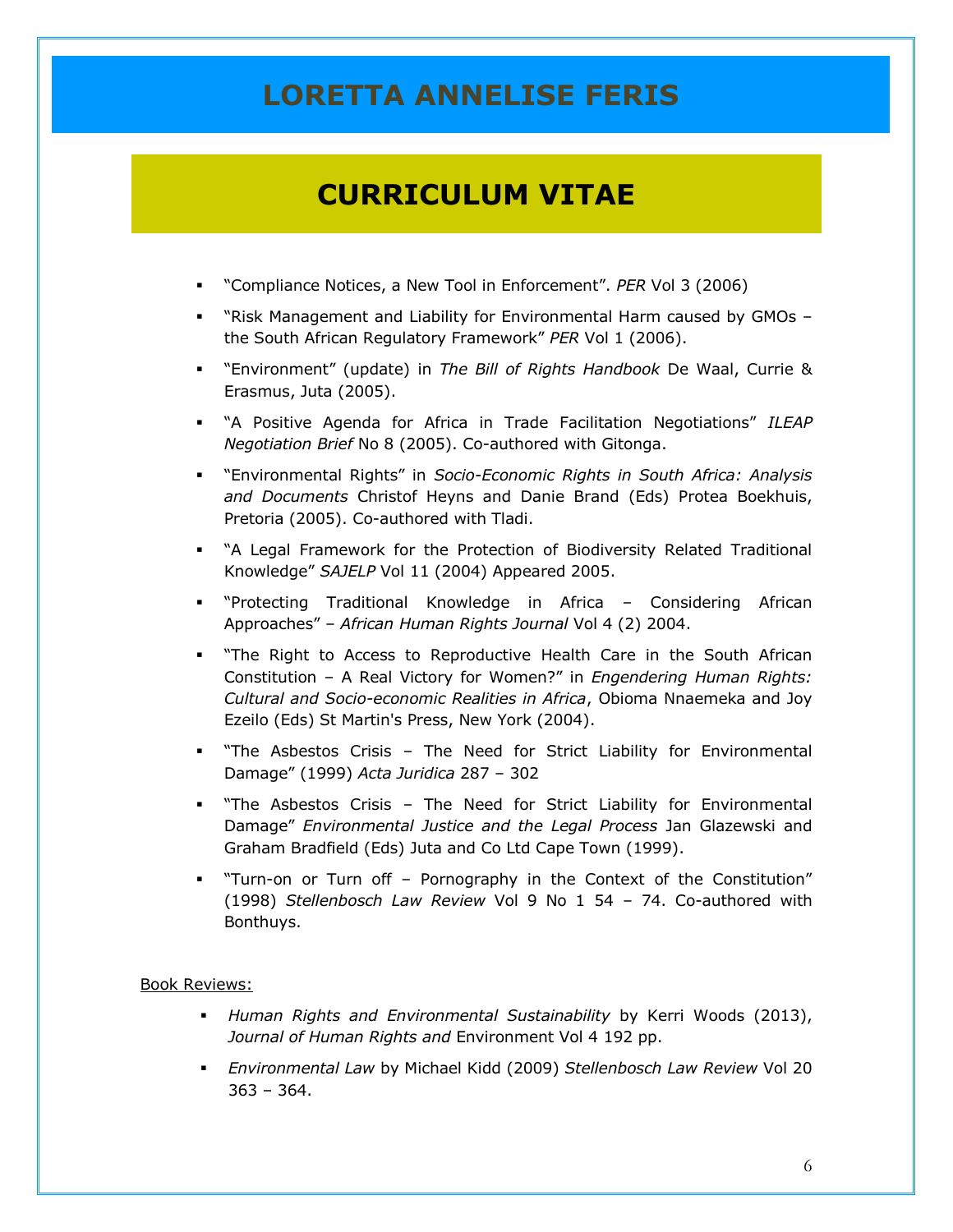# **CURRICULUM VITAE**

- *Collective Labour Law* by John Grogan (1994) *Stellenbosch Law Review* Vol 2 233 – 234.
- *Plaasarbeid – 'n Handleiding van Basiese Arbeidsreg in die Landbousektor* by Anton de Jager and Changdré Wild (1994) *Stellenbosch Law Review* Vol 2 232 – 233.

#### Non-refereed publications or popular articles

- "World Constitutionalism" in Klaus Bosselmann, Danie Fogel, and J. B. Ruhl (Eds.), *The Encyclopedia of Sustainability*, (2011) Vol. 3: The Law and Politics of Sustainability, pp 512-514.
- "Subsidies as an Instrument of Government Policy: Are they WTO Compliant? SAIIA Policy Briefing No 31, March 2011.
- *Compendium of South African Environmental Legislation* 2010. With Van der Linde L.
- *South African Environmental Law through the Cases* (2008). With Kotze, Du Plessis and Olivier.
- "SLAPPing Environmentalists" *Without Prejudice* Vol 8 No 1 (February 2008).
- "A Positive Agenda for Africa in Trade Facilitation Negotiations" *ILEAP Negotiation Brief* No 8, 2005 (co-authored with Lynette Gitonga).
- "The Environment in Human Rights Commission Report" *Reflections on 10 Years of Human Rights* 2005.
- "Protection of Traditional Medicinal Knowledge of Indigenous Groups" *Woord en Daad* (Spring 2005).
- "Madiba mag Boesak Help met Geld" *Insig* Vol 130 (November 1998) 30.
- "Omgewingsgeregtigheid: Wat is dit en waarom is dit belangrik?" *Woord en Daad* (Lente 1998) 26.
- *"*Health and Human Rights in International Perspective" *Women and Human Rights Documentation Centre Newsletter* Vol 2 No 4 (1998/99).
- *A Handful of Rights* Streetlaw South Africa 1997. Co-authored with Kagee.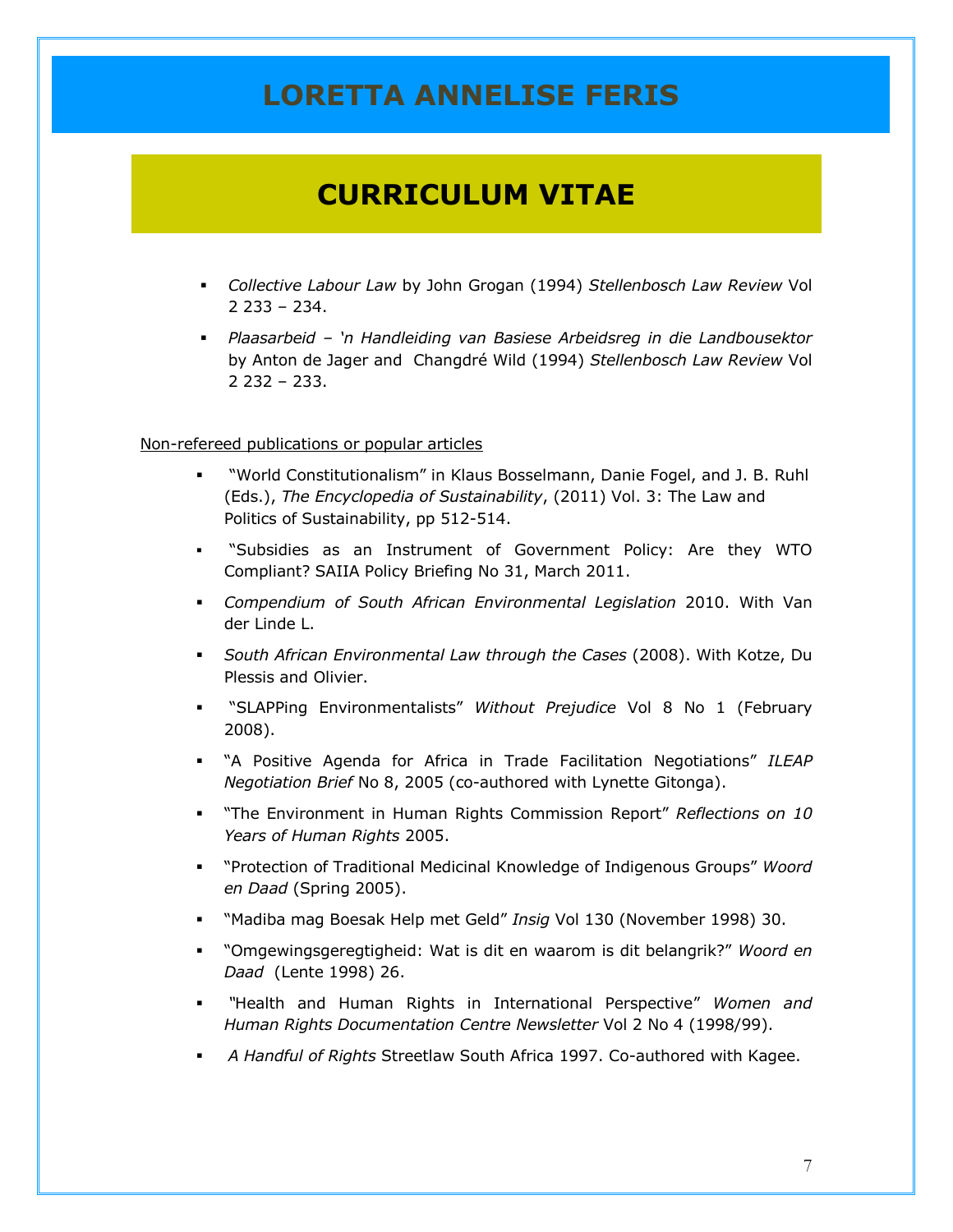## **CURRICULUM VITAE**

#### Submitted for and in Publication

- "Making legal sense of a sense of place in the Karoo" forthcoming in Glazewski (Ed) *Proposed Hydraulic Fracturing in the Karoo*: Critical Perspectives (2016).
- "Losing your home while still at home: sense of place and virtual displacement - what value for a rights-based approach?" forthcoming in Ferreira da Silva, Harris and Bhandar (Eds) *The nomos of the postcolony: legacies of apartheid spatiality* Routledge (Law and the Postcolonial Series), (2017).

### **CONFERENCES, SYMPOSIA AND WORKSHOPS**

#### **International**

- *Sense of place and virtual displacement - what value for a rights-based approach?* Presented at an international symposium on New Frontiers in Global Environmental Constitutionalism organized by the University of the Northwest and the UN Special Rapporteur on Human Rights and the Environment, April 2016.
- *Poverty, equity and social justice in the context of environmental protection*  presented at a workshop on the Legal Foundation for Environmental Sustainability organised by UNEP at the United Nations Headquarters, New York, July 2015
- *Are Humans More Than Their Health? Re-Imagining The Environmental Dimensions Of Socio-Economic Rights* presented at the 3rd annual Global Network for the Study of Human Rights and the Environment workshop in Tarragona, Spain, June 2014.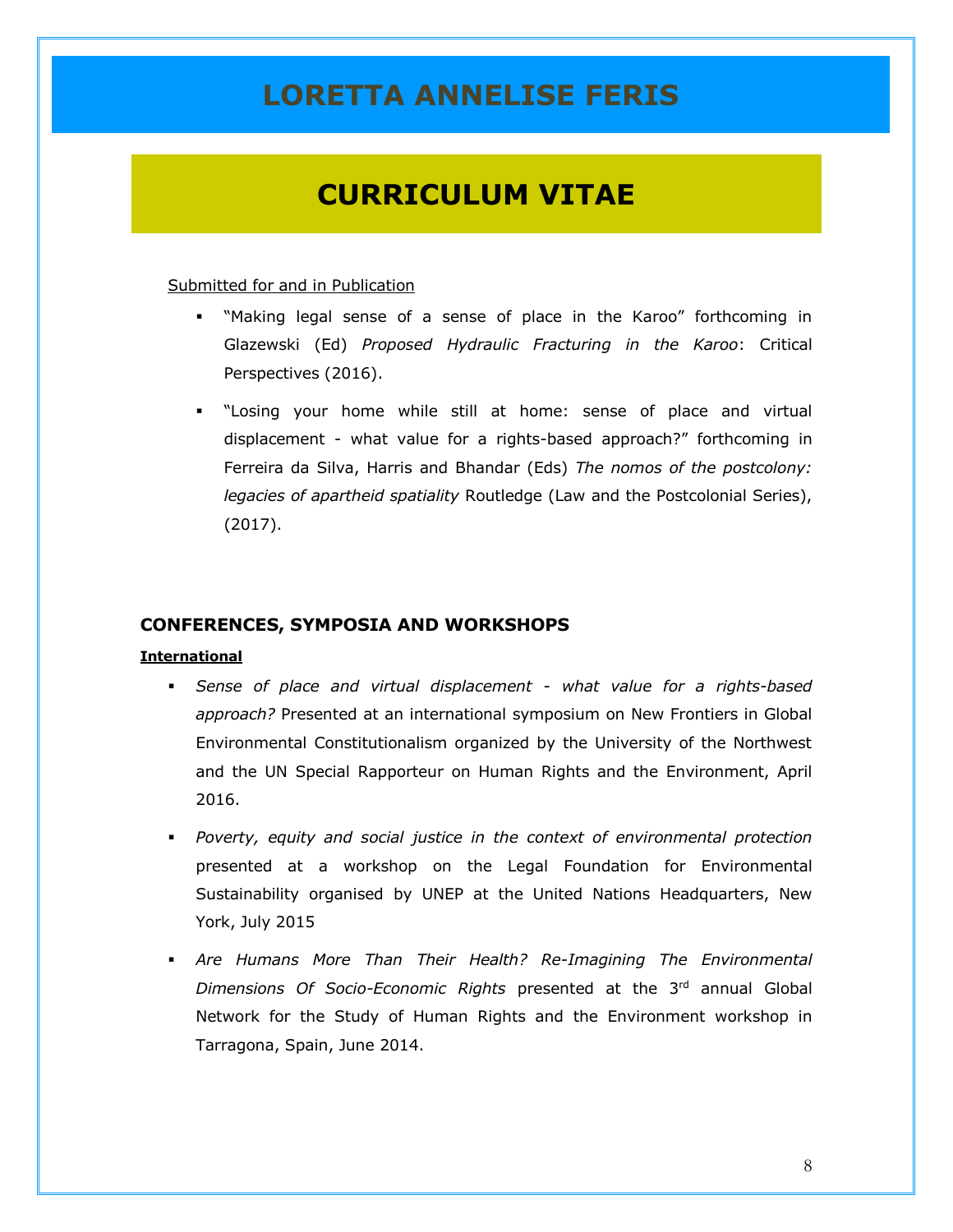- **The Right to Fish when Fish are Sparse presented at the 11<sup>th</sup> IUCN Academy of** Environmental Law Colloquium held in Hamilton, New Zealand, July 2013.
- *The Movement of Cultured Oysters within South Africa: Implications for the Spread of Marine Alien and Invasive Species* co-authored with Tammy Robinson and presented at the Trabio Conference in Berlin in November 2012.
- *The Emerging Right To Sanitation: Socio-Economic Or Environmental Right?* Presented at the  $10<sup>th</sup>$  IUCN Academy of Environmental Law Colloquium held in Baltimore, USA, July 2012.
- *Equality – Finding Space in the Environmental Discourse,* presented at the Global Network for Human Rights and the Environment workshop in Onati Spain, June 2012.
- *A Liability Framework for Acid Mine Drainage* presented at the 9th IUCN Academy of Environmental Law Colloquium on *Water and the Law: Towards Sustainability* held at Mpekweni, Eastern Cape July 2011.
- *In Search of Equity for Africa: an Assessment of Three Frameworks that*  Impacts on Biodiversity and Climate Change presented at the 8<sup>th</sup> IUCN Academy of Environmental Law Colloquium held in Ghent, Belgium, September 2010.
- *Constitutional Environmental Rights: An Under-utilised Resource* Paper presented at the 5<sup>th</sup> IUCN Academy of Environmental Law Colloquium held in Rio de Janeiro and Parati, Brazil, May-June 2007.
- *Trade Facilitation – Development at the WTO*. Paper presented at a Trade Workshop held in Dar es Salaam, Tanzania, October 2007.
- *The Effectiveness of Financial Provisions in the Enforcement of Environmental*  Law: South Africa as a Case Study. Paper presented at the 4<sup>th</sup> IUCN Academy of Environmental Law Colloquium held in New York, USA, October 2006.
- *Who is to Blame? Liability and Redress related to GMOs*.Paper presented at the 3<sup>rd</sup> IUCN Academy of Environmental Law Colloquium held in Sydney, Australia, June 2005.
- *Trade Facilitation in SADC – A Legal Perspective.* Paper presented at a Trade Workshop held in Nairobi, Kenya, October 2004.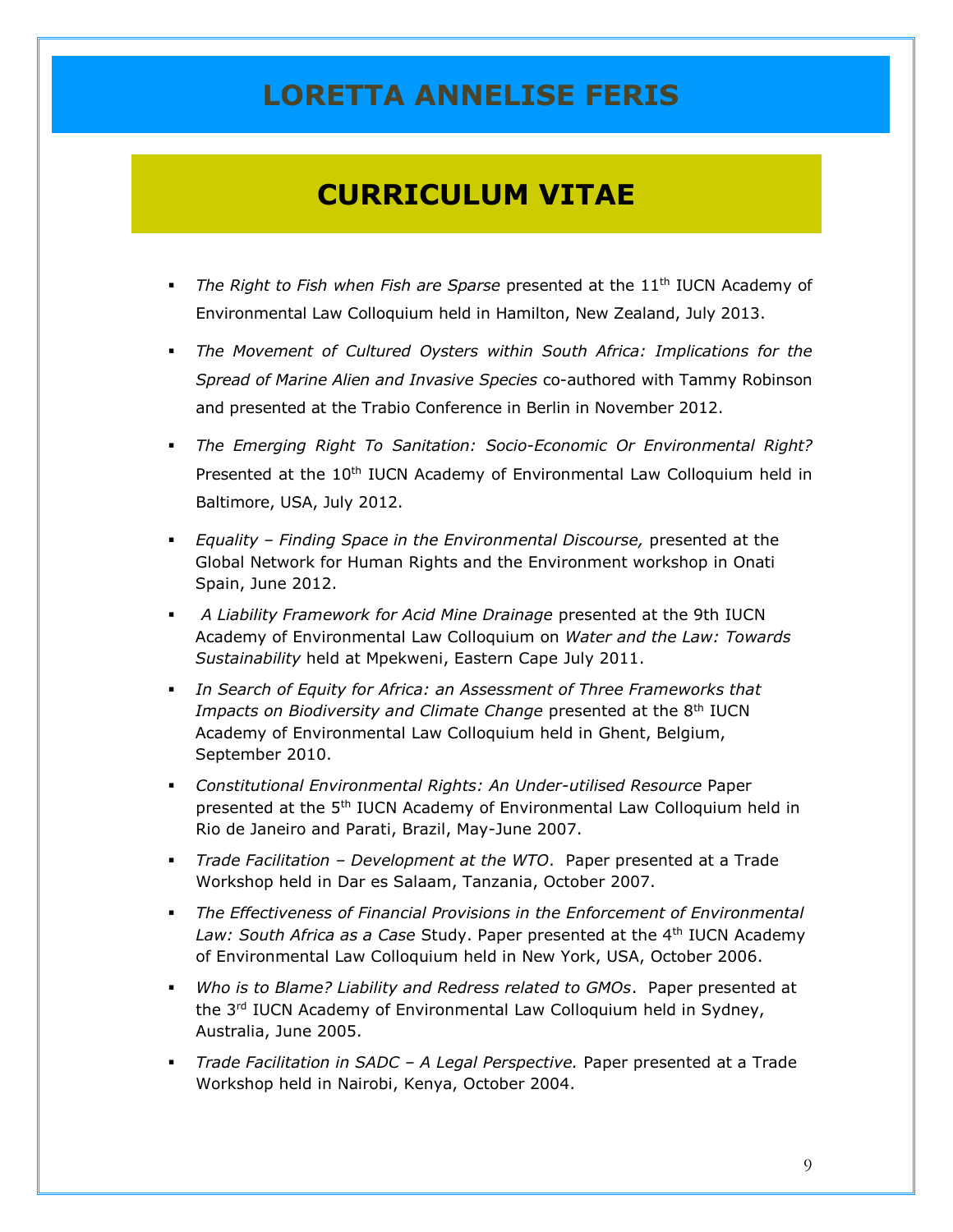# **CURRICULUM VITAE**

- *Conceptualizing a Rights-Based Approach to Eco-Justice.* Paper presented at the 2004 Global Integrity Group Meeting entitled Global Ecological Governance for Eco–Justice and Public Health held in Montreal, Canada July 2004.
- *An African Model for Biodiversity Protection: Can we make it work?* Paper presented at The  $7<sup>th</sup>$  International Wildlife Conference, held at the Washington College of Law, American University, Washington DC USA, October 2002.
- *The World Summit on Sustainable Development, an Insider's Perspective.*  Panel discussion held at the Washington College of Law, American University, Washington DC USA, September 2002.
- *The WTO Ministerial Meeting In Doha – Another Seattle*? Talk presented at a symposium on the Doha Ministerial Round held at the Washington College of Law, American University, Washington DC USA, November 2001.
- *Building Community in South Africa*. Talk presented at Symposium on "African, African-American, Afro-Latino and Caribbean: Collective Community or not" sponsored by the Black Ivy Alumni League in New York City, USA, May 2001.
- *Intellectual Property Rights and HIV/AIDS.* Talk presented at a panel discussion organised by the Intellectual Property Law Association of American University held at the Washington College of Law, American University, Washington DC USA, April 2001.
- *Human Rights and the Environment* Panel discussion moderated at the Washington College of Law, American University, Washington DC USA, April 2001.
- *Seattle, WTO and the Role of Developing Nations*. Talk presented at panel discussion on the 1999 WTO Ministerial Meeting in Seattle held at the Washington College of Law, American University, Washington DC USA, Spring 2000.
- *The Right to Access to Reproductive Health Care in the South African Constitution – A Real Victory for Women?* Paper presented at the 1998 Women in Africa and the African Diaspora Conference in Indianapolis, USA, October 1998.

## **National**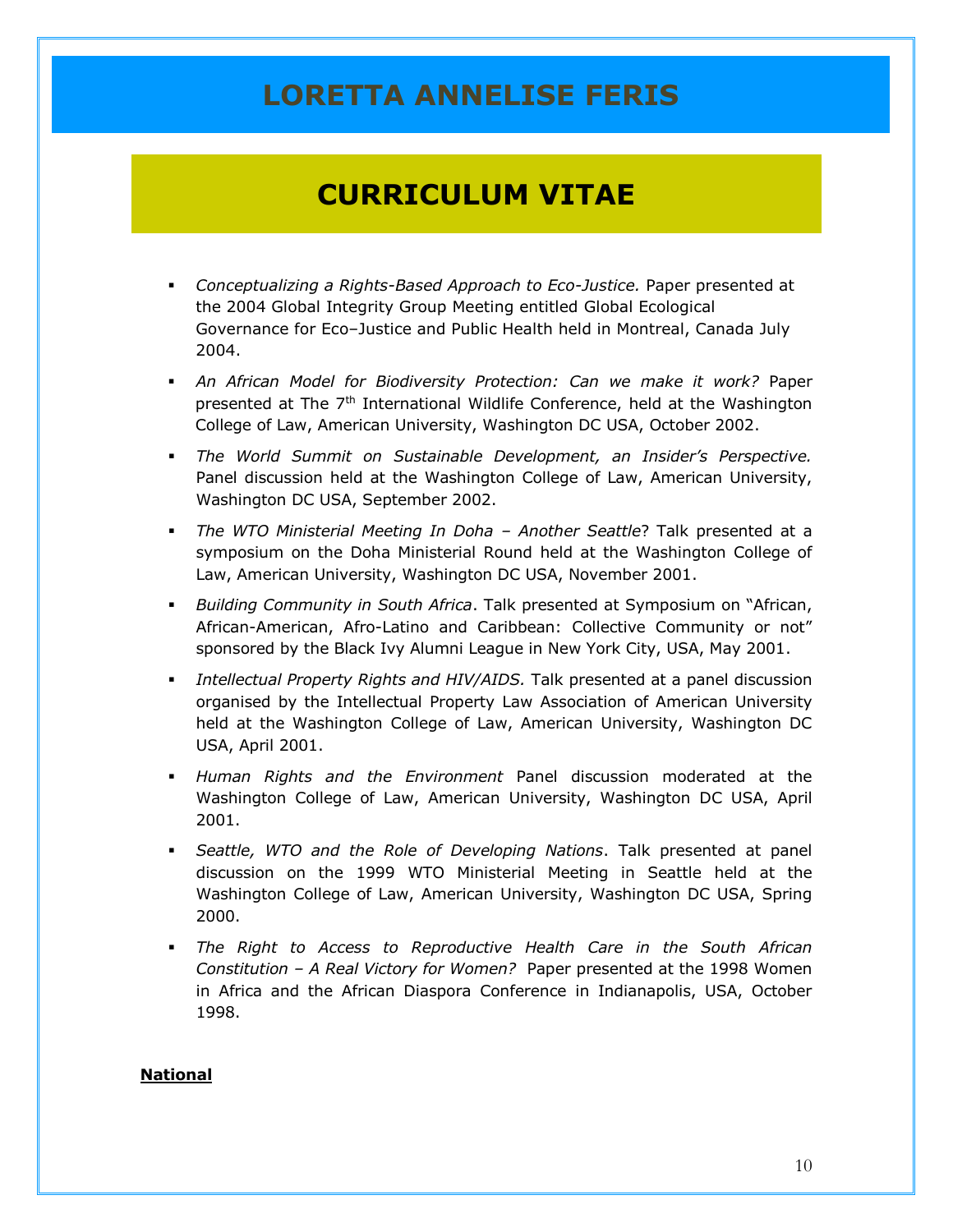- *A Sense of Place: New Frontiers for the Law,* inaugural lecture, UCT, October 2014.
- *A Sense of Place: New Frontiers for the Law,* invited key note address at the 2014 Symposium of Contemporary Conservation Practice, November 2014.
- *A Customary Right to Fish* presented at the Regional Magistrates Workshop organized by SAJEI at Sun City in October 2013.
- *The Right to Sanitation - Is International Law Leading us Down the Sewers?* presented at the Human Rights Indaba in November 2012 in Potchefstroom co-hosted by the Konrad Audenhauer Foundation and the University of the North West.
- *Traditional Knowledge across Borders: Tragedy of the Commons* presented at the First Annual SADC Seminar Series, Cape Town, November 2011.
- *Whose Knowledge is it Anyway: The Need for Transboundary Protection of Traditional Knowledge* presented at the TRANPROBIO conference on Transboundary Protection of Biodiversity, Potchefstroom, November 2011.
- *Human Rights and Environment: Access to Water* presented (with Gibson) at conference on Private Law and Human Rights in South Africa and Scotland, Stellenbosch, June 2011.
- *Climate Change and Trade Measures* presented at the ELA workshop, Salt Rock, May 2010.
- *Multilateral Trade Policies and Measures in Post-Kyoto Structures* presented at SAIIA workshop, March 2009*.*
- *The Role of Good Environmental Governance in the Sustainable Development of South Africa* presented at colloquium on Good Governance and Sustainable Development, Cradle of Humankind, August 2009.
- *Maintaining the Interest in Public Interest Litigation: Will our Courts Lead the Way*? Paper presented at the 2009 Environmental Law Association Conference held in Johannesburg in May 2009.
- *New Liability Rule for Environmental Emergencies in Antarctica*. Paper presented at the Society of Law Teachers of Southern African (SLTSA) conference held in Cape Town in July 2006.
- *An Overview of the EC-Biotech case*. Paper presented at a workshop on GMOs and Trade organised by SAIIA, March 2006. Also presented at the Society of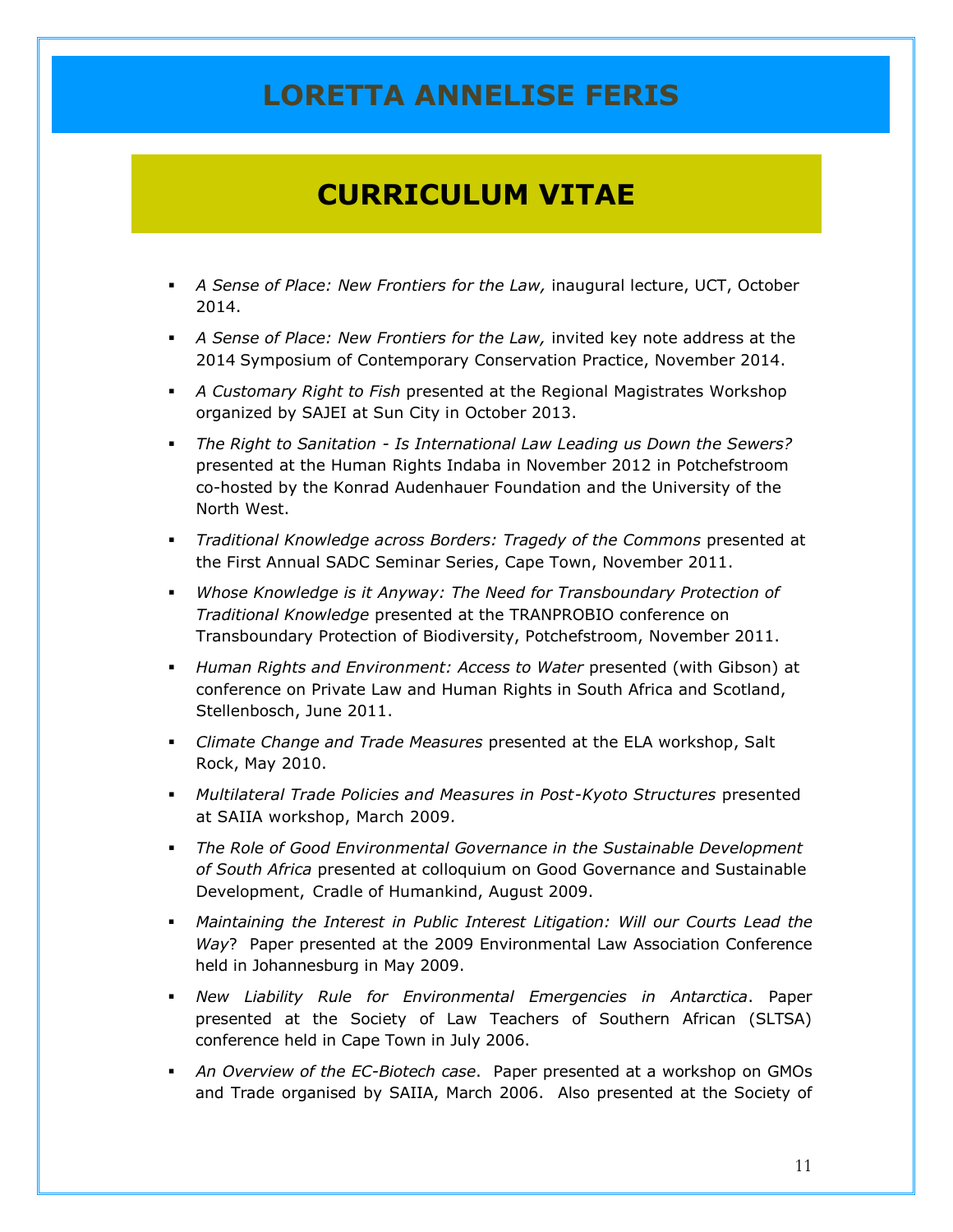## **CURRICULUM VITAE**

Law Teachers of Southern African (SLTSA) conference held in Cape Town in July 2006.

- *An Overview of the Cartagena Protocol on Biosafety*. Paper presented at a workshop on GMOs and Trade organised by SAIIA, March 2006.
- *Compliance Notices, a New Enforcement Tool for Environmental Law*. Paper presented at the ELA Environmental Law Workshop held in Cape Town, February 2006.
- *International Liability Regimes* Paper presented at experts meeting on liability and redress organized by the Department of Environmental Affairs and Tourism, September 2005.
- *The Agreement on Trade Related Intellectual Property Rights and the Convention on Biodiversity*. Paper presented at a workshop on MEAS and Trade, organised by the Institute for Global Dialogue, September 2005.
- *Liability for Harm Caused by GMOs – a Deficient Regulatory Framework*. Paper presented at that Annual conference of IAIAsa and ELA, August 2005.
- *The Legal Status of International Environmental Laws.* Paper presented at round-table discussion on key multilateral environmental agreements and their implications for science and technology, organized by the Department of Science and Technology, July 2005.
- *Facilitating intra-Africa Trade – is Integration the Answer?* Paper presented at a conference on Regional Integration in Johannesburg, SA, January 2005.
- *GMOs and Food Security: What does the EU's Policy on GM Food Hold for Africa?* Paper presented at the international ECSA meeting at the University of the Western Cape, January 2004.
- *Protecting Traditional Knowledge through the National Management Biodiversity Bill: An Opportunity Missed.* Paper presented at the annual meeting of the ELA, November 2003.
- *The Emerging Trade Agenda and its Implications for Developing Countries.* Paper presented at the Trade and Investment Summit in Midrand, South Africa, September 2001.
- *Walking the Tightrope – Bioprospecting, TRIPS and the Protection of Traditional Ecological Knowledge*. Paper presented at the Law and Transformation Conference at WITS Law School, Johannesburg South Africa, August 2000.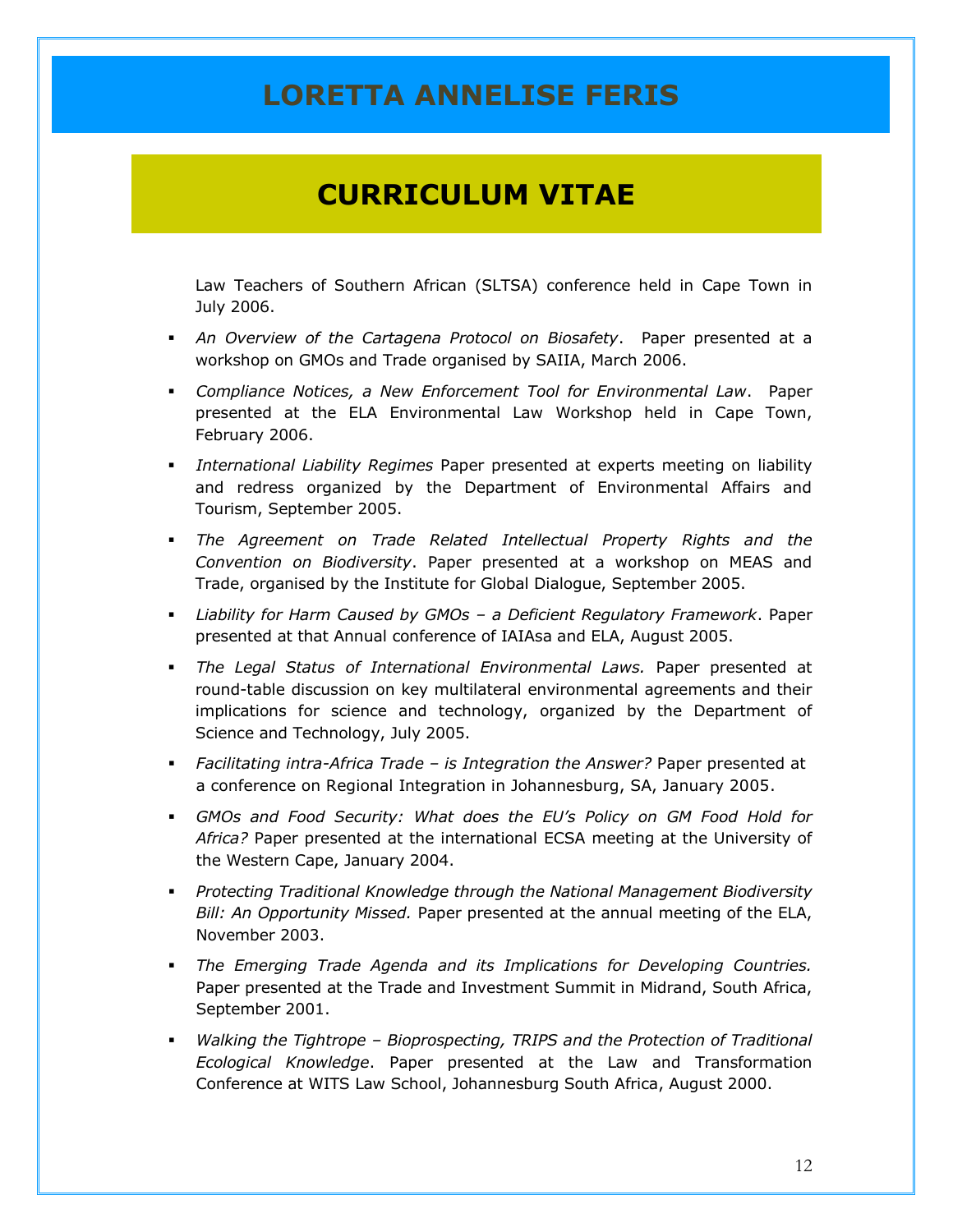## **CURRICULUM VITAE**

 *The Asbestos Crisis in South Africa – an Environmental Justice Perspective.* Paper presented at the International Environmental Justice Conference at the University of Cape Town, Cape Town, South Africa, May 1998.

## **ACADEMIC LEADERSHIP**

- At present Chair of the Higher Degrees Committee in the faculty of law
- Director of research in the faculty of law 2012-2014.
- Served on the following committees:
	- o HDC (current Chair)
	- o FRC (Chair)
	- o FMC
	- o Ethics
	- o Scholarships
- Served on the following university committees:
	- o URC
	- o University Travel Committee (current Chair)
	- o Short research visits committee (Chair)
	- o Space Allocation Committee
	- o Panel member: Student Disciplinary Tribunal of Appeal

Other:

- Regular external examiner to University of the Witwatersrand, University of the Western Cape and the University of the North West.
- Part of team that conducted Stellenbosch University Department of Public Law external evaluation: October 2014

#### **Advisory Boards and Referee Duties**

- Iilwandle Zethu (Journal of Ocean Law and Governance in Africa) member of Advisory Board
- South African Journal on Environmental Law and Policy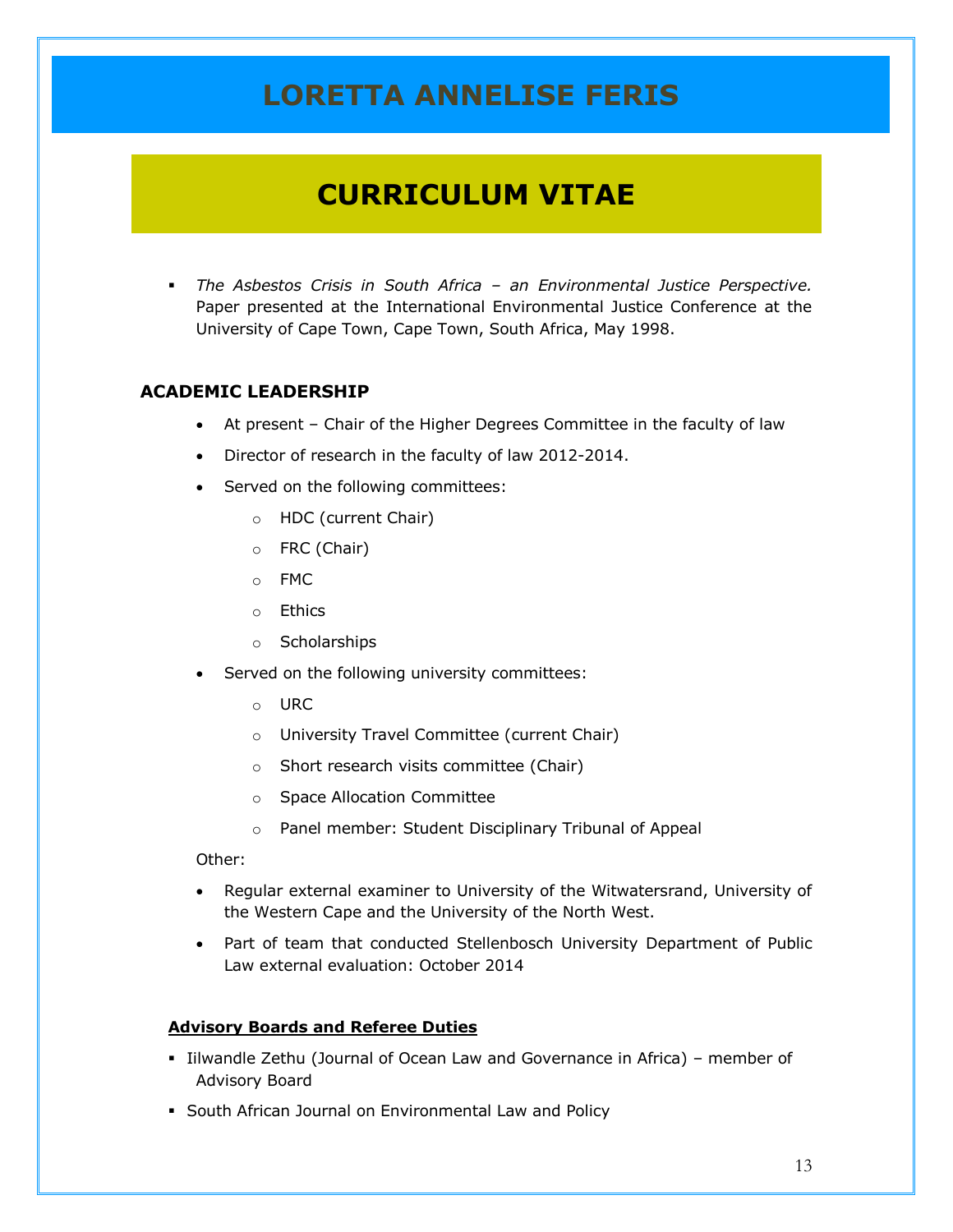# **CURRICULUM VITAE**

- South African Law Journal
- **Stellenbosch Law Review**
- African Human Rights Law Journal
- Potchefstroom Electronic Law Journal
- Botswana Law Journal

### **STUDENT SUPERVISION**

- Ph.D. supervision: currently supervising two students. One PhD graduated.
- LLM by dissertation: one student
- LLM, minor dissertation: currently supervising 6 students. Between 2009 and 2015 successfully supervised approximately 18 students at the University of Cape Town. Between 2004 and 2009 successfully supervised approximately 40 students at the University of Pretoria.

### **SELECTED CONSULTANCIES**

- New Development Bank (BRICS) review of environmental and social safeguards.
- IUCN Law commission: independent review panel to ensure biodiversity conservation.
- Water Research Commission: research on the governance of Catchment Management Agencies and supervising minor dissertations that feeds into this research.
- Eastern Cape Parks and Tourism Authority: legal opinion on customary law pertaining to access to the Dewsa-Cwebe MPA, which has fed into a process of the amendment of the current MPA and provision for customary practices in the newly proposed MPA.
- UNEP/IUCN: developed a curriculum for compliance and enforcement of multilateral environmental agreements, to be implemented at universities worldwide.
- Parliament: training of legal advisors in administrative law.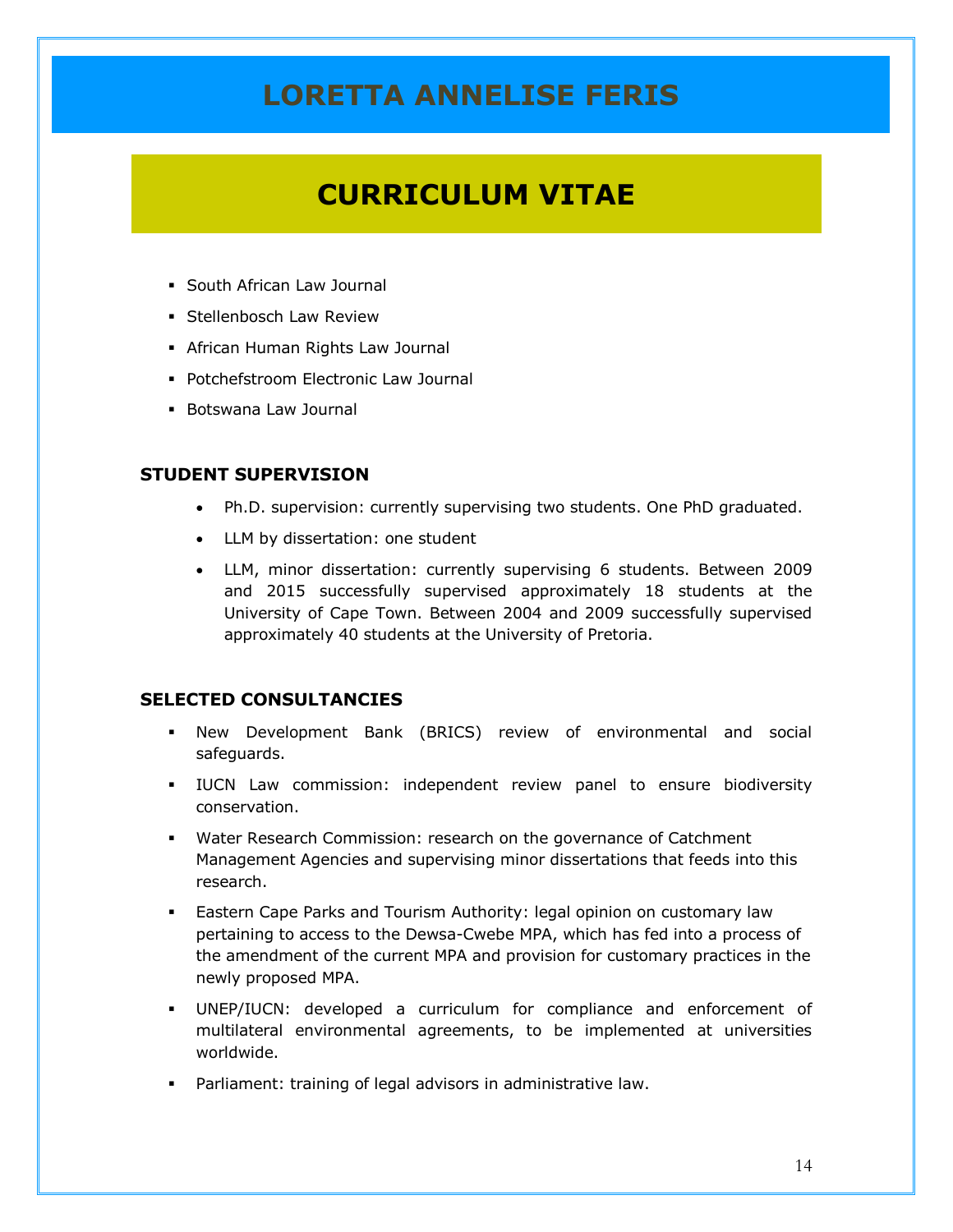## **CURRICULUM VITAE**

- Department of Environmental Affairs (DEA): Development of Environmental Management Inspectorate training programme and training materials and most recently acting as a reviewer in the updating of these materials. Training of Environmental Management Inspectors. Training of environmental officials in the Integrated Coastal Management Act and most recently in appeals and review procedures. Provided advice on negotiations for international liability regime on GMOs in Cartagena Protocol on Biosafety
- Law Society of South Africa: training of attorneys in Environmental Law.
- **•** Department of Justice: training of magistrates.
- Department of Public Enterprises: legal advice pertaining to law reform, EIAs and climate change.
- Centre for Environmental Management (CEM), Potchefstroom: training in environmental law of officials in public and private sector.
- Law Reform Commission: review of environmental laws.
- Legal Aid Office, Grahamstown: workshop on Environmental Law for lawyers in Eastern Cape.
- South African Human Rights Committee: drafting of Environmental Rights Chapter for the Ten Year Review of Human Rights.

### **International Trade**

- WTO: training in trade facilitation of African trade officials.
- International Lawyers and Economists against Poverty (ILEAP): advisory briefs and training in international trade law.
- South African Institute for International Affairs: research on trade and environment.
- Investment and Trade Policy Centre (ITPC): research and training in international trade law (DFA and DTI).
- International Working Group for the Doha Agenda (IWOGDA): a project initiated by the Consumer Unity and Trusts Society (India) to develop a knowledge base and build capacity in certain aspects of international trade as it relates to the Doha negotiations. Developed briefing paper on dispute settlement.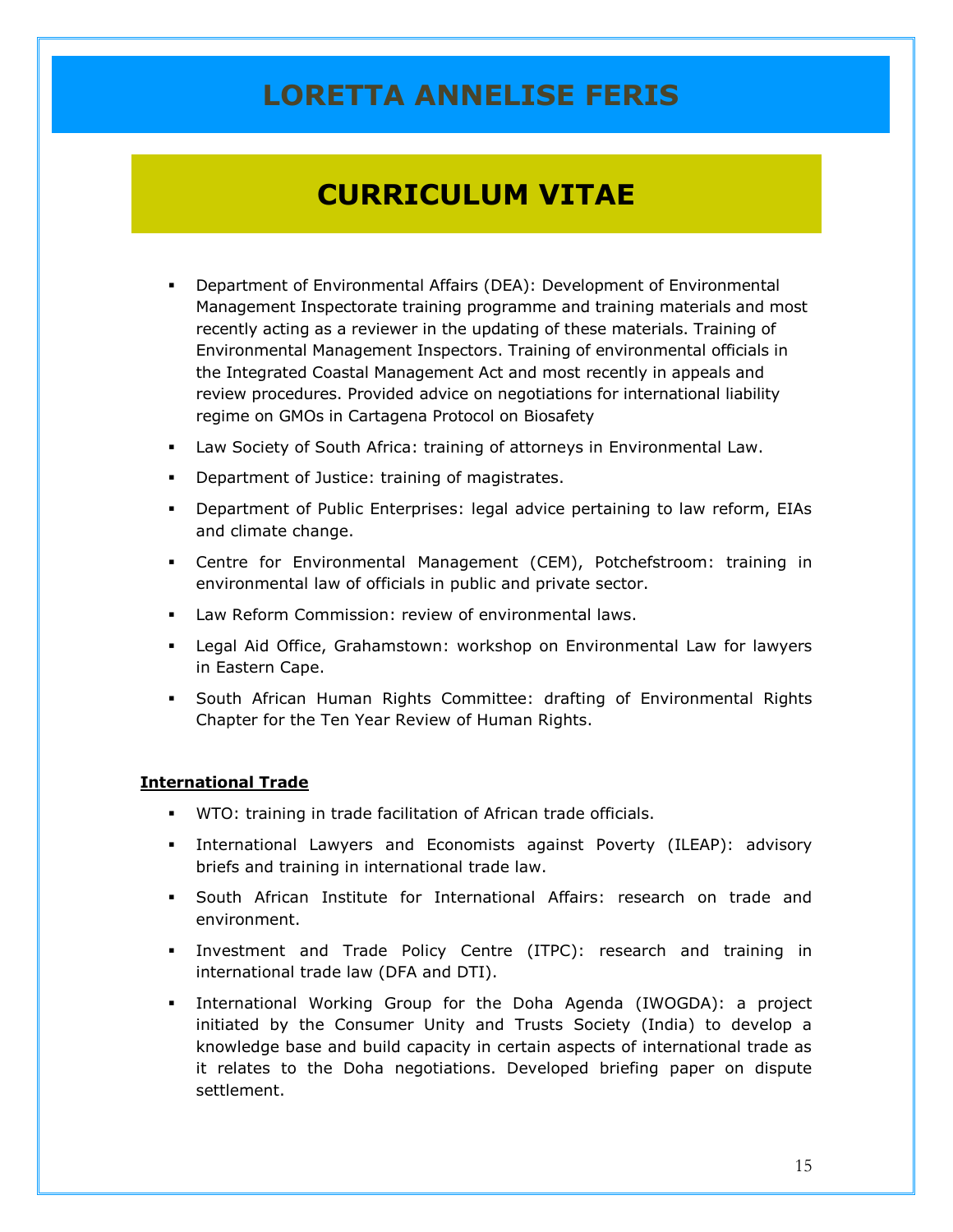# **CURRICULUM VITAE**

## **PROFESSIONAL MEMBERSHIPS**

- Executive member of the Black Academic Caucus, UCT:– Vice chairperson until 2016.
- Member of ELA (Environmental Law Association of South Africa) and regional chairperson Western Cape (2009-2013).
- Chairperson of ELA (2004-2005).
- Chairperson Gauteng Branch of ELA (2003-2004).
- Associate member, American Bar Association (2000-2004).

## **INTERNATIONAL COMMISSIONS AND NETWORKS**

- Independent Expert for UNEP on the fourth Programme for the Development and Periodic Review of Environmental Law (Montevideo Programme IV)
- **Law Commissioner IUCN (World Conservation Union).**
- IUCN Academy of Environmental Law member, past member of teaching and training committee and served on task team that explores innovative teaching of environmental law.

## **BOARD MEMBERSHIP**

- **Board member, Natural Justice.**
- Board member, Biowatch.
- Non-executive board member, SAMSA, the South African Maritime Safety Authority (2010-2013).
- Board member, UP Water Institute 2008-2009.

## **COMMUNITY SERVICE**

 Executive member (2014-2015), Parties with a Purpose in Cape Town, a charitable organisation.